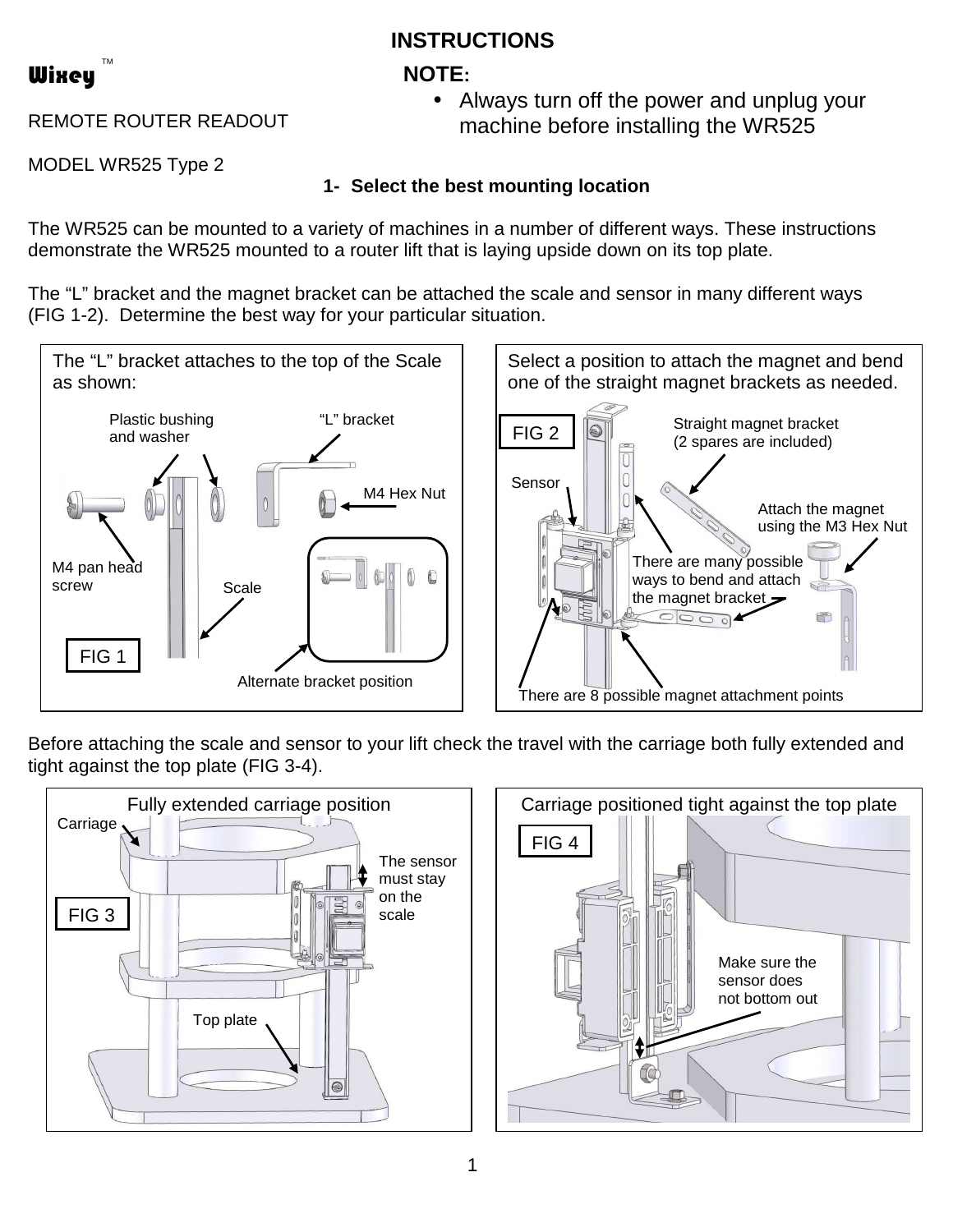### **2- Permanently attached the scale and sensor to the lift**

Center punch the screw locations and use the 3.6mm drill bit and the M4 x 8mm long thread forming screws to attach the scale to the top plate (FIG 5) and the magnet bracket to the carriage (FIG 6). Put a drop of oil on the end of the screws and use a nut driver to force the screws into the holes while turning slowly.

Using a square make sure the scale is perpendicular to the top plate. If needed you may have to carefully bend the "L" bracket to get perfect alignment. Fully tighten all screws to hold the system in position.



## **3- Mount the display and connect the Cat 5E cable**

Find a suitable location to mount the display (FIG 7). You can use the 3.6mm drill bit and the M4 x 8mm long thread forming screws to attach display. Connect the Cat 5E cable to the sensor and display and route the cable using the cable clips.

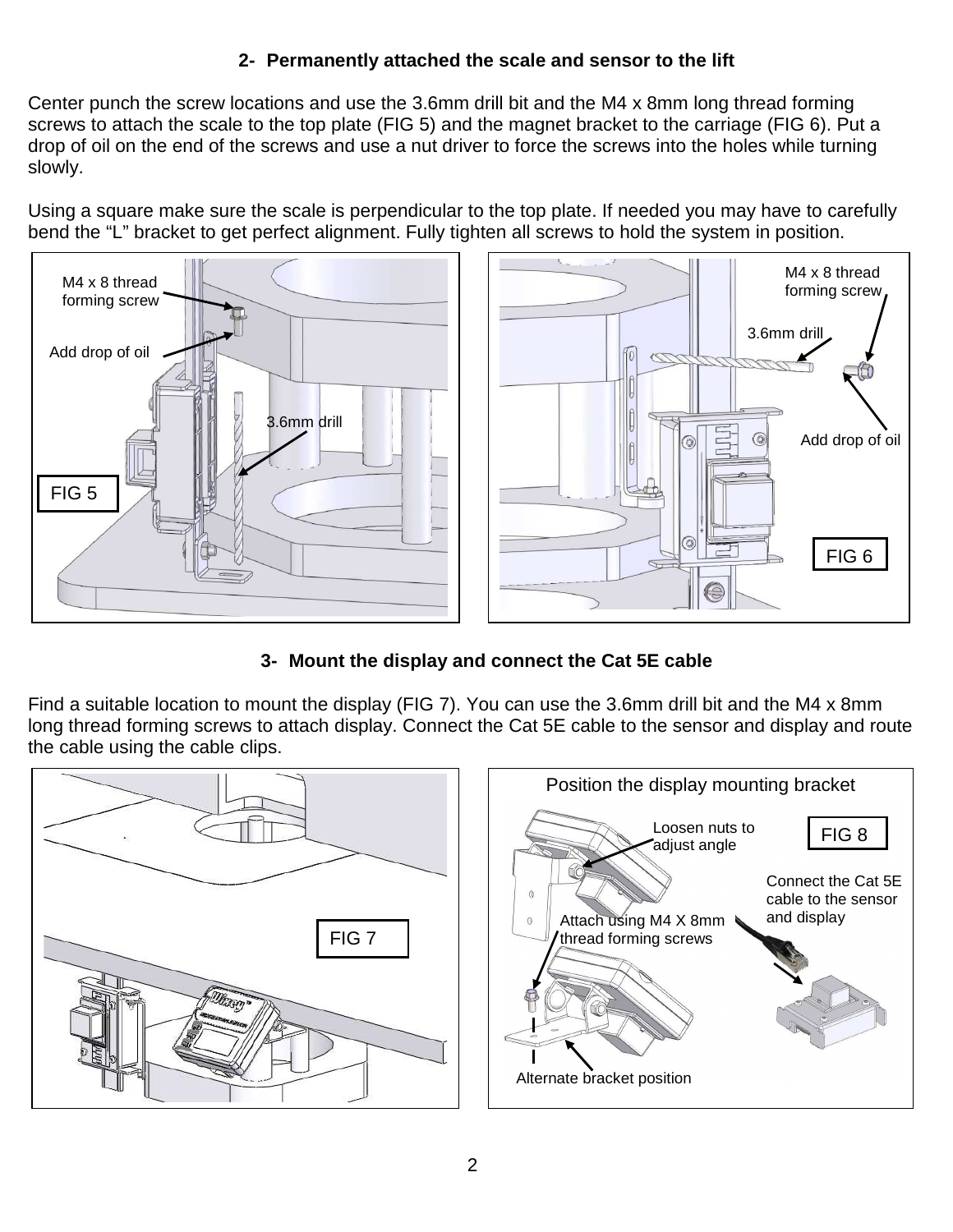### **6- Readout Operation**







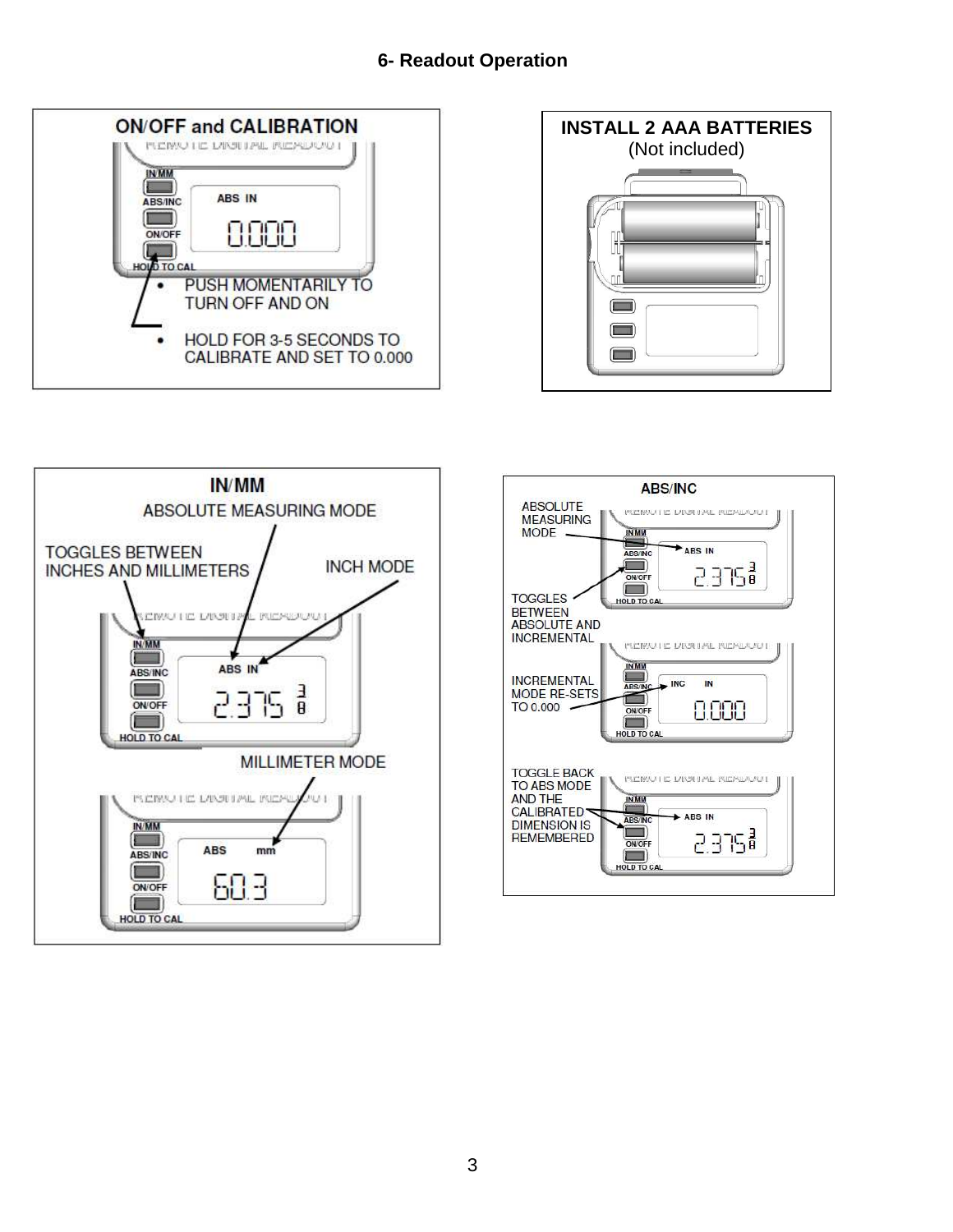### **9-Trouble Shooting**

# **Readout issues**

The Digital Readout will not function properly or display numbers correctly unless the cable is connected to both the display and sensor. Do not install the batteries or turn it on until everything is properly connected.

**NOTE:** If you purchase a different length Cat 5E cable to use make sure that it is a shielded style noted by the metal encased plug.



### **Unstable constantly scrolling numbers**

- Insure the sensor is properly installed on the scale.
- Remove the battery, wait 30 seconds and replace it.

### **Flashing digits, dim, or no display**

- Install new batteries.
- Clean batteries and battery contacts.

### **Frozen display**

• Remove the battery, wait 30 seconds and replace it.

### **Loses calibration**

- Make sure that your machine is properly grounded.
- Route the cable away from electric motors or other electrical controls.
- Check for dirt on the scale or inside the sensor. Remove and clean if needed.
- Check for static discharges from a nearby dust collector or other source
	- **Note:** If a static discharge from your finger zaps the readout or a nearby dust collector happens to zap your machine it can cause this error. Make sure the dust collector is properly grounded and the dust port on your saw is grounded to the ground wire inside the dust collector hose.

## **Accuracy Issues**

### **Small accuracy errors of 1/16" or less**

- Check for loose or flexing brackets.
- Make sure that the scale is perpendicular to the top plate in all planes.

### **Large accuracy errors of .200" or more**

• An error of exactly .200" is a very common error number with these devices or even a multiple of it like .400, .600, 1.200 etc. Usually this only happens when the readout is either moved very quickly (more than 3 feet per second). Follow the same steps outlined in the "**Loses calibration"**  section above**.**